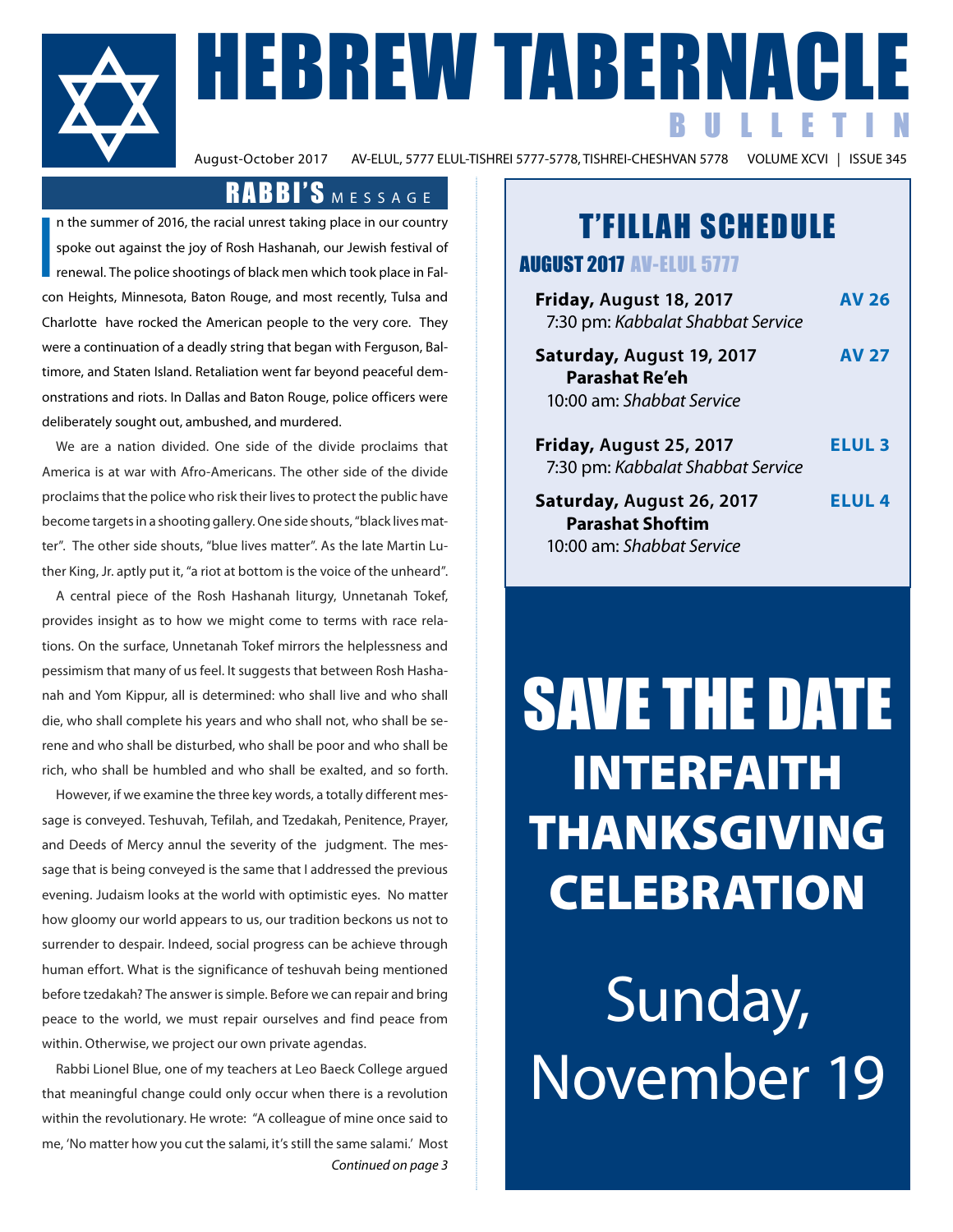

# HEBREW TABERNACLE **CONGREGATION**

*A Liberal Congregation & Progressive Community Center* 

| rebjeff2028@gmail.com                                            |
|------------------------------------------------------------------|
|                                                                  |
|                                                                  |
|                                                                  |
|                                                                  |
| jslcsw@aol.com                                                   |
|                                                                  |
| rselig@lycos.com                                                 |
|                                                                  |
|                                                                  |
| mkleinnyc@rcn .com                                               |
|                                                                  |
| dennykelk@gmail.com                                              |
|                                                                  |
| morent@att.net                                                   |
|                                                                  |
| desma.holcomb@gmail.com                                          |
|                                                                  |
| susan_gellert@yahoo.com                                          |
| Diana Douglas Sisterhood President                               |
| dianaddouglas@hotmail.com                                        |
| Richard Ehrenreich, z"I Men's Club President                     |
| rehrenreichusa@nyc.rr.com                                        |
|                                                                  |
| skhspr@gmail.com                                                 |
|                                                                  |
| htoffice@nyc.rr.com                                              |
|                                                                  |
| htoffice@nyc.rr.com                                              |
|                                                                  |
| 347-843-7111                                                     |
| Youth & Family Committee htoffice@nyc.rr.com                     |
| Harriet Bailer, Diana Douglas & Regina Gradess GoldWing Curators |
| EHBailer@aol.com;dianaddouglas@hotmail.com;                      |
|                                                                  |
| ReginaG99@gmail.com                                              |
| Web address: www.hebrewtabernacle.org                            |
| Published bi-monthly by the                                      |
| Hebrew tabernacle of Washington Heights                          |

551 Fort Washington Ave. New York, NY 10033-1908 a member of the union for Reform Judaism

Deadline for inclusion in the November-December Bulletin is October 1st material received after that date will be held until the January-February 2018 issue. *htoffice@nyc.rr.com*

# T'FILLAH SCHEDULE

# September 2017 ELUL-TISHREI 5777/5778

| Friday, September 1, 2017<br><b>ELUL 10</b><br>7:30 pm: Kabbalat Shabbat<br>Saturday, September 2, 2017<br><b>ELUL 11</b><br><b>Parashat Ki Teitzei</b><br>10:00 am: Shabbat Service<br>Friday, September 8, 2017<br><b>ELUL 17</b><br>6:00 pm: Tot Shabbat<br>7:30 pm: Kabbalat Shabbat<br>Saturday, September 9, 2017<br><b>ELUL 18</b><br>Parashat Ki Tavo<br>10:00 am: Shabbat Service<br><b>ELUL 24</b><br>Friday, September 15, 2017<br>7:30 pm: Kabbalat Shabbat<br>Saturday, September 16, 2017<br><b>ELUL 25</b><br><b>Leil Selichot</b><br><b>Parashat Nitzavim-Vayeilech</b><br>10:00 am: Installation of HT Officers<br>10:00 am: Shabbat Service<br>7:30 pm: Leil S'lichot<br>Wednesday, September 20, 2017<br><b>ELUL 29</b><br><b>Erev Rosh Hashanah</b><br>7:00 pm: Erev Rosh Hashanah<br>Thursday, September 21, 2017<br><b>TISHREI 1</b><br><b>Rosh Hashanah I</b><br>9:00 am: Tot Hashanah I<br>9:45 am: Rosh Hashanah I<br>7:30 pm: Pot Luck Picnic<br>Friday, September 22, 2017<br>TISHREI 2<br><b>Rosh Hashanah II</b><br>9:45 am: Rosh Hashanah II<br>10:30 am: Youth Service<br>7:30 pm: Kabbalat Shabbat<br>Saturday, September 23, 2017<br><b>TISHREI 3</b><br><b>Parashat Ha'Azinu</b><br><b>Shabbat Shuva</b><br>10:00 am: Shabbat Service<br>Friday, September 29, 2017<br>TISHREI 9<br><b>Erev Yom Kippur</b><br>7:00 pm: Kol Nidre<br>Saturday, September 30, 2017<br><b>TISHREI 10</b><br><b>Yom Kippur</b><br>9:40 am: Yom Kippur<br>2:00 pm: Yizkor<br>3:00 pm: Study Session<br>4:00 pm: Yom Kippur Family Mincha Service<br>6:00 pm: Neila |                    |  |
|---------------------------------------------------------------------------------------------------------------------------------------------------------------------------------------------------------------------------------------------------------------------------------------------------------------------------------------------------------------------------------------------------------------------------------------------------------------------------------------------------------------------------------------------------------------------------------------------------------------------------------------------------------------------------------------------------------------------------------------------------------------------------------------------------------------------------------------------------------------------------------------------------------------------------------------------------------------------------------------------------------------------------------------------------------------------------------------------------------------------------------------------------------------------------------------------------------------------------------------------------------------------------------------------------------------------------------------------------------------------------------------------------------------------------------------------------------------------------------------------------------------------------------------------------------------------------------|--------------------|--|
|                                                                                                                                                                                                                                                                                                                                                                                                                                                                                                                                                                                                                                                                                                                                                                                                                                                                                                                                                                                                                                                                                                                                                                                                                                                                                                                                                                                                                                                                                                                                                                                 |                    |  |
|                                                                                                                                                                                                                                                                                                                                                                                                                                                                                                                                                                                                                                                                                                                                                                                                                                                                                                                                                                                                                                                                                                                                                                                                                                                                                                                                                                                                                                                                                                                                                                                 |                    |  |
|                                                                                                                                                                                                                                                                                                                                                                                                                                                                                                                                                                                                                                                                                                                                                                                                                                                                                                                                                                                                                                                                                                                                                                                                                                                                                                                                                                                                                                                                                                                                                                                 |                    |  |
|                                                                                                                                                                                                                                                                                                                                                                                                                                                                                                                                                                                                                                                                                                                                                                                                                                                                                                                                                                                                                                                                                                                                                                                                                                                                                                                                                                                                                                                                                                                                                                                 |                    |  |
|                                                                                                                                                                                                                                                                                                                                                                                                                                                                                                                                                                                                                                                                                                                                                                                                                                                                                                                                                                                                                                                                                                                                                                                                                                                                                                                                                                                                                                                                                                                                                                                 |                    |  |
|                                                                                                                                                                                                                                                                                                                                                                                                                                                                                                                                                                                                                                                                                                                                                                                                                                                                                                                                                                                                                                                                                                                                                                                                                                                                                                                                                                                                                                                                                                                                                                                 |                    |  |
|                                                                                                                                                                                                                                                                                                                                                                                                                                                                                                                                                                                                                                                                                                                                                                                                                                                                                                                                                                                                                                                                                                                                                                                                                                                                                                                                                                                                                                                                                                                                                                                 |                    |  |
|                                                                                                                                                                                                                                                                                                                                                                                                                                                                                                                                                                                                                                                                                                                                                                                                                                                                                                                                                                                                                                                                                                                                                                                                                                                                                                                                                                                                                                                                                                                                                                                 |                    |  |
|                                                                                                                                                                                                                                                                                                                                                                                                                                                                                                                                                                                                                                                                                                                                                                                                                                                                                                                                                                                                                                                                                                                                                                                                                                                                                                                                                                                                                                                                                                                                                                                 |                    |  |
|                                                                                                                                                                                                                                                                                                                                                                                                                                                                                                                                                                                                                                                                                                                                                                                                                                                                                                                                                                                                                                                                                                                                                                                                                                                                                                                                                                                                                                                                                                                                                                                 |                    |  |
|                                                                                                                                                                                                                                                                                                                                                                                                                                                                                                                                                                                                                                                                                                                                                                                                                                                                                                                                                                                                                                                                                                                                                                                                                                                                                                                                                                                                                                                                                                                                                                                 |                    |  |
|                                                                                                                                                                                                                                                                                                                                                                                                                                                                                                                                                                                                                                                                                                                                                                                                                                                                                                                                                                                                                                                                                                                                                                                                                                                                                                                                                                                                                                                                                                                                                                                 | 7:21 pm: Fast Ends |  |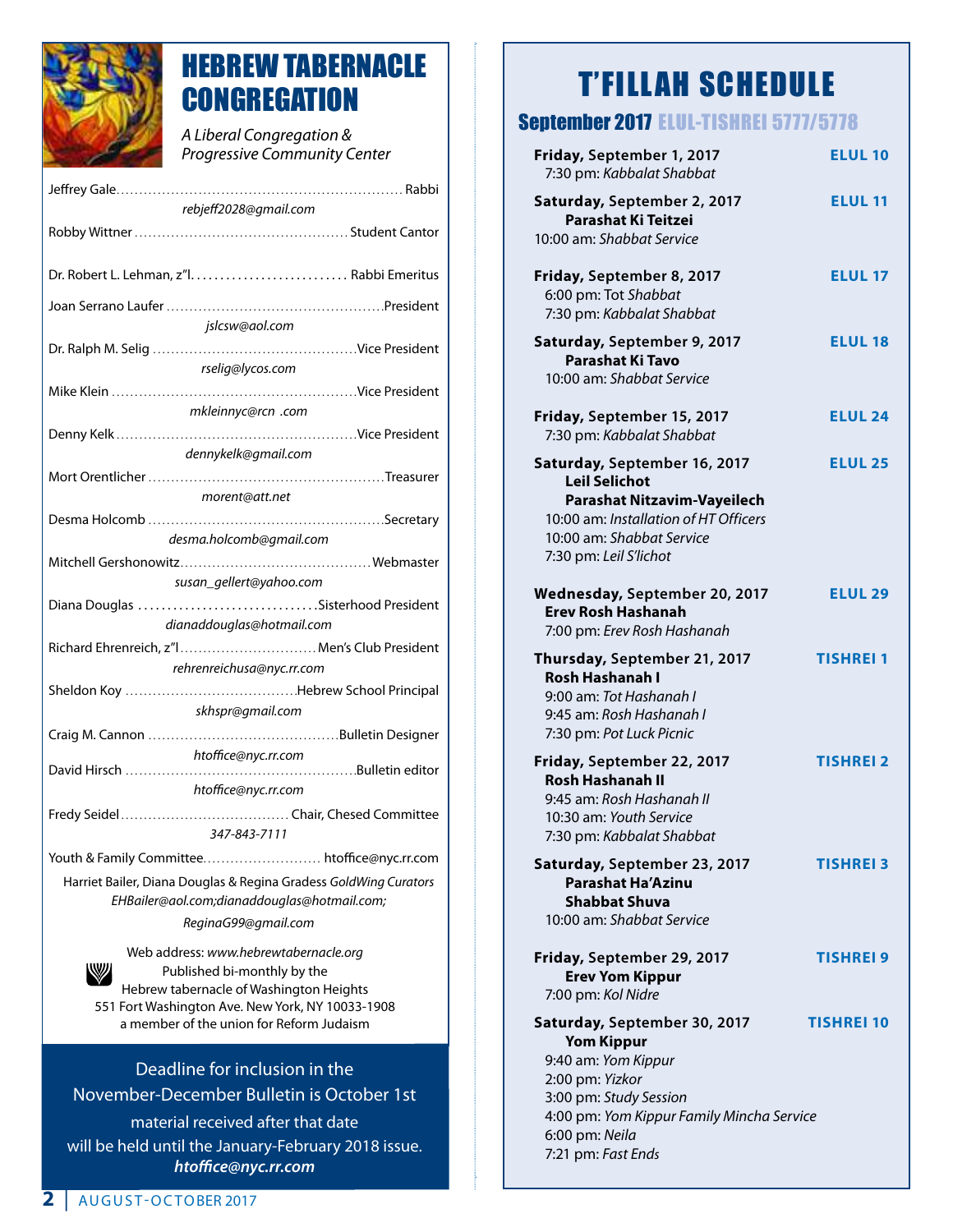## RABBI'S Message

#### *Continued from page 1*

revolutions cut the salami in different slices, but what they deal out is the same–adjustments to consumerisms and comfort, and redirection of aggression, not its elimination. This explains why many revolutions go wrong. The ideals are fine, but they can never flower, because they are hijacked by the ego."

Before we can repair America, each of us must address what ails the human heart. As Jews must take the next step by helping to revive the heart of American democracy. Before there can be a political revolution, there must be a moral revolution. The late Martin Luther King, Jr. coins the phrase a "radical revolution of values." Rev. Dr. William Barber, a Protestant minister and political leader from North Carolina, argued at the Democratic National Convention that we are being called like our foremothers and forefathers to be the moral defibrillators of our time. He stated:

*We must shock this nation with the power of love. We must shock the nation with the power of mercy. We must shock this nation and fight for justice for all. We can't give up on the heart of our democracy, not now, not ever! And while you're fighting, sing that old hymn, "Revive us again, fill each heart with Thy love. May each soul be rekindled with fire from above." Hallelujah! Find the glory.*



# **SUBSCRIBE TO THE BULLETIN!!**

Dear Hebrew Tabernacle Members,

You are receiving this edition of the Bulletin electronically unless we have received a request to send a hard copy through the mail. If you would like to receive a hard copy, we ask that you subscribe by sending a \$5 contribution to The Bulletin Fund (if you have not already done so). We also ask that you consider contributing to The Hebrew School Scholarship Fund and the Senior Citizens Support Fund. Please make checks out to Hebrew Tabernacle and write the name of the Fund in the Memo line.

*Thanks for your support!!*

# T'FILLAH SCHEDULE

## October 2017 TISHREI-CHESHVAN 5777-5778

## **Friday, October 6, 2017 TISHREI 16**

 **Sukkot II** 10:00 am: *Sukkot II* 6:30 pm: *Family Camp Service* 7:30 pm: *Buffet Dinner (Reservations required by Wed before)*

 **Saturday, October 7, 2017 TISHREI 17 Sukkot III (CH"M)** 10:00 am: *Shabbat Services*

 **Thursday, October 12, 2017 TISHREI 22** 10:00 am: *Shimini Atzeret (& Yizkor)* 6:30 pm: *Hebrew School Consencration*

 **Friday, October 13, 2017 TISHREI 23** 10:00 am: *Simchat Torah* 6:00 pm: *Tot Shabbat* 7:30 pm: *Kabbalat Shabbat*

 **Saturday, October 14, 2017 TISHREI 24 Parashat Bereshit** 10:00 am: *Shabbat Service*

- **Friday, October 20, 2017 TISHREI 30 Rosh Chodesh Cheshvan** 7:30 pm: *Kabbalat Shabbat*
- **Saturday, October 21, 2017 CHESHVAN 1 Parashat Noach Chodesh Cheshvan** 10:00 am: *Shabbat Service*

 **Friday, October 27, 2017 CHESHVAN 7** 6:00 pm: *Tot Shabbat* 6:30 pm: *Shabbat Youth Group* 6:30 pm: *Kabbalat Shabbat*

 **Saturday, October 28, 2017 CHESHVAN 8 Parashat Lech-Lecha** 10:00 am: *Shabbat Service*

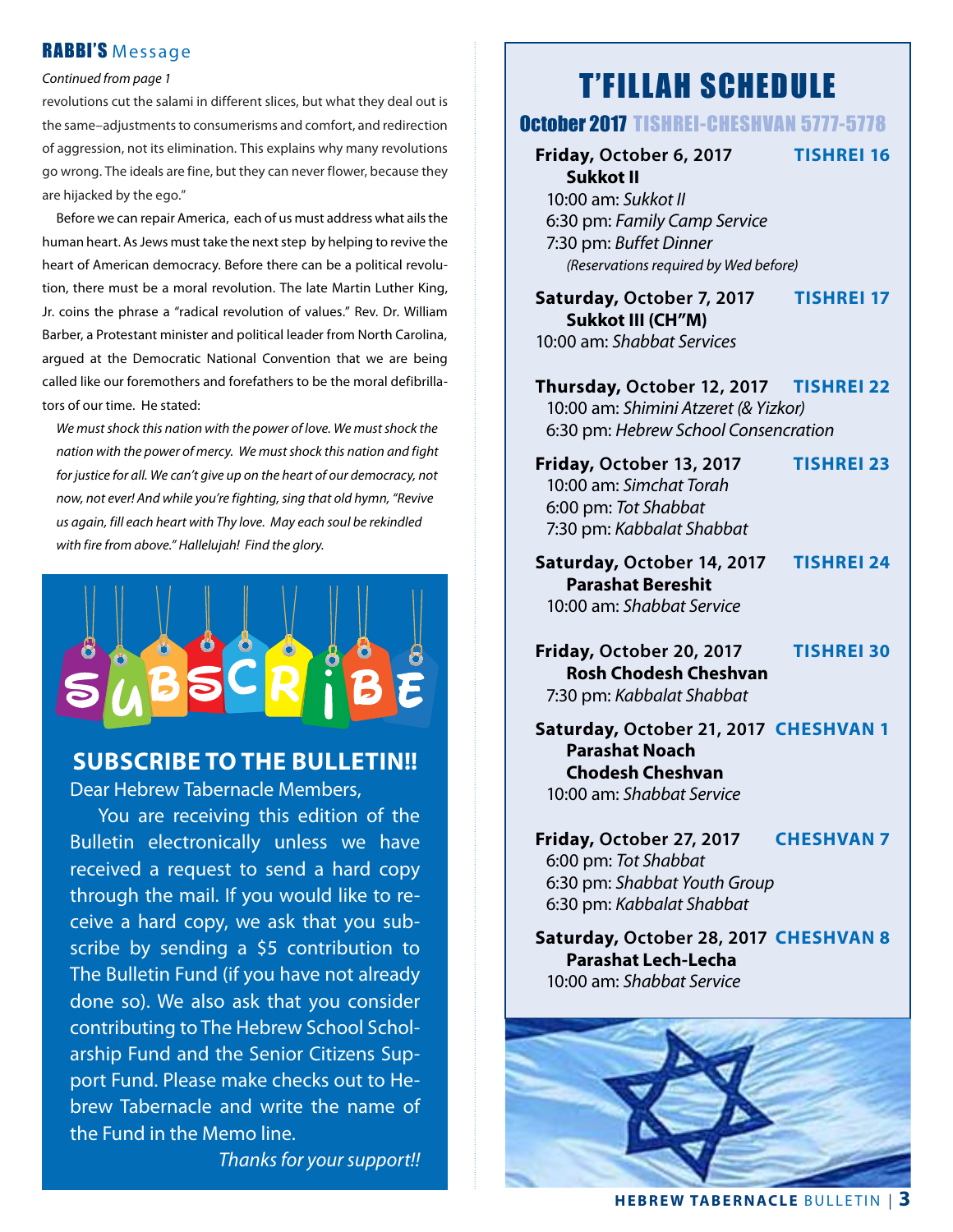Rabbi Jeffrey Gale with three Crane Lake campers and one basketball instructor from the congregation. Crane Lake is a reform Jewish camp in the Berkshires. Hebrew Tabernacle won an award for bringing a high percentage of the religious school to camp.

AKE CAMP

## **HIGH SCHOOL STUDENT WALK OUT**



*An anti-Trump protest Nov. 16, 2017, by 200 students at Manhattan's Beacon High School made national news. Fox reported: "History teachers at an elite New York City high school reportedly allowed their students to skip class Tuesday to join protests at the Trump Tower."*

#### **ONE OF THOSE PROTESTERS WAS OUR OWN HEBREW HIGH STU-DENT AND VOLUNTEER SHIRA SAAR.** *THIS IS HER STORY:*

**A** "walk-out" cannot have meaning without a clear purpose, and I think through some of the media coverage and attention our purpose got a bit lost.

After Mr. Trump's election, we walked out. We walked out again several months later with the unveiling of the new travel ban. We walked out because in history class we learn about democracy, freedom of speech, and exercising our freedom of choice. We have deep and intimate discussions regarding race and gender in our English classes. We have learned as a school to accept and love and to stand up against prejudice and oppression against any one group of people.

Beacon has gender-fluid bathrooms and we have discussions in the hallways about the use of proper pronouns. What Fox News dismisses as "political correctness" prevents the exclusion of individuals and unites Beacon students as human beings. This unity is what motivates our proactivity. We don't walk out not as an excuse to leave class, but to make a stand and have our voices heard.

What's beautiful about these "walkouts," which Fox News falsely blames the Beacon School administration for not stopping, is that the students are the ones choosing to stand and march, to chant and protest together. In fact, the school sent emails to warn students and parents that any absence from a class that day would be marked as an absence and the parent would be informed. Yet the halls were barren on those days we exercised our political participation as minors.

The walkouts can serve as an assurance that today's youth is still involved and interested in what goes on beyond what they are taught in school and see in the media. This will hopefully continue as active participation in the political process of our democracy.

— SHIRA SAAR, *HEBREW HIGH*

**4** | AUGUST-OCTOBER 2017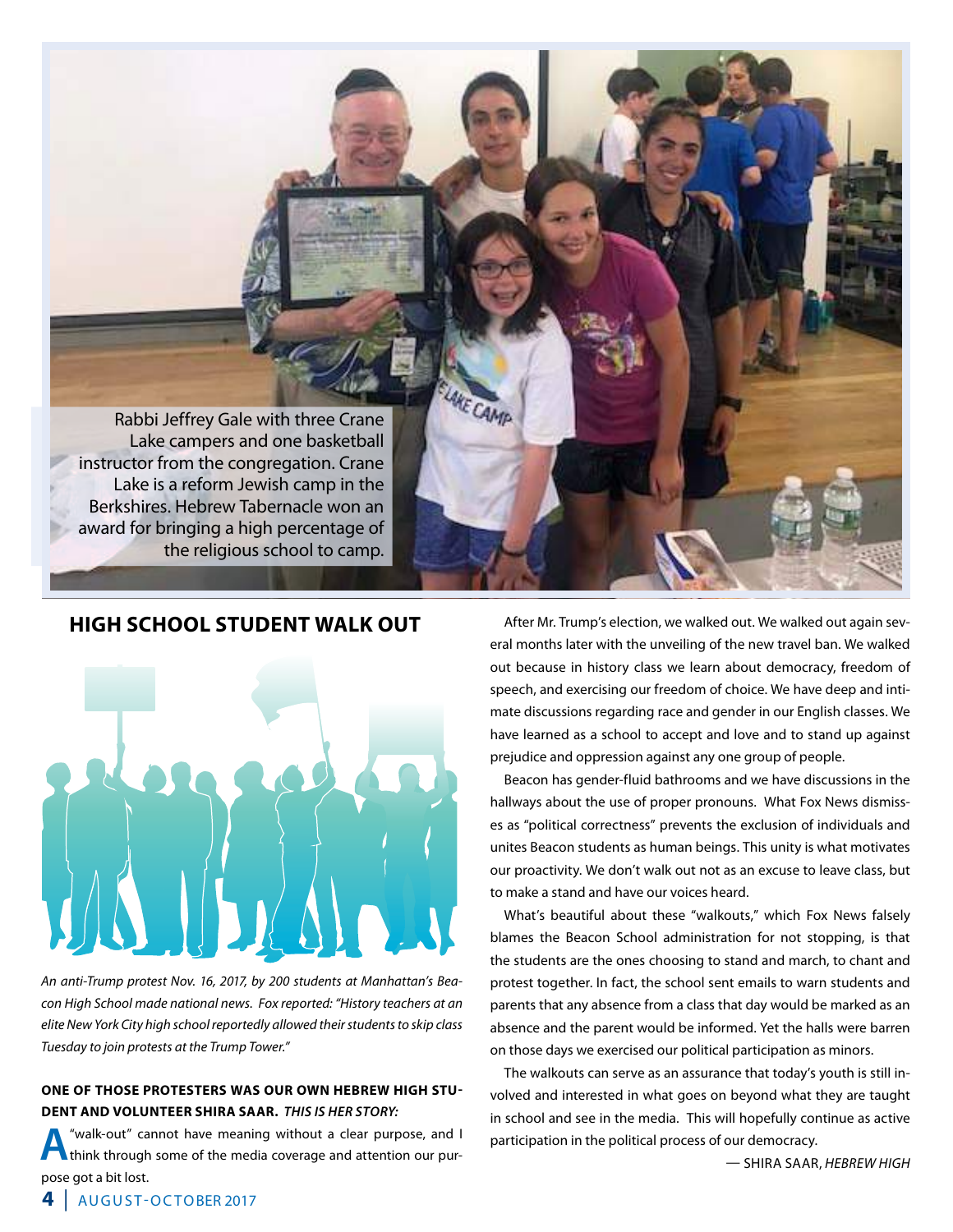# **THANK YOU**

## **WE GRATEFULLY ACKNOWLEDGE THESE RECENT CONTRIBUTIONS:**

#### **CLERGY ASSIST FUND**

*received a donation from…*

#### **GENERAL FUND**

*received a donation from…* Arthur and Senta Frank Levite

 Eve Leopold In memory of Rita Leopold Joseph & Gisele Schueller In memory of the Yahrzeit of Johanna Schueller

Hebrew Tabernacle Sisterhood **Assists to cover clergy payroll costs - April 2017** Assists to cover clergy payroll costs - April 2017 Hebrew Tabernacle Sisterhood **Assists to cover clergy payroll costs - May 2017** Assists to cover clergy payroll costs - May 2017 Hebrew Tabernacle Sisterhood **Assists to cover clergy payroll costs – June 2017** Assists to cover clergy payroll costs – June 2017

 $\mathcal{L} \cap \Delta \setminus \mathcal{L} \setminus \mathcal{L}$ 

 Mrs. Harriet Bailer In memory of the Yahrzeit of Isabel Medina Bella Y. Bankoff In memory of the Yahrzeit of Nathan Gordon Jeff & Marjorie Bauml In memory of the Yahrzeit of Mildred Shultz Helen Blumenthal In memory of the Yahrzeits of Daniel McCracken and Ruth Pierson Martha Boudreau In memory of the Yahrzeits of Gerald and Ancel Land Eva B. Feist In memory of the Yahrzeits of Bertha Feist and Alice and Erwin Koppel Arthur Frank In memory of the Yahrzeits of Eugene, Hermann, Herta, Lina and Martin

 Charles & Lilli Friedman In memory of the Yahrzeit of George Meseritz Martin Friedman In memory of the Yahrzeit of Karl Friedman Barry & Irene Gilbert **In memory of the Yahrzeits of Paul and Jacob Klopfer** In memory of the Yahrzeits of Paul and Jacob Klopfer Barbara Gonzo In memory of the Yahrzeit of Harry Dlugatch Klaus Grunewald **In memory of the Yahrzeit of Ruth Grunewald** In memory of the Yahrzeit of Ruth Grunewald Helga R. Gutmann In memory of the Yahrzeit of Max Gutmann Michael & Della Haft In memory of the Yahrzeit of Rose Dominic Clifford & Susan Hamburger In memory of the Yahrzeit of Eugene Hamburger Mark & Rita Hamburgh **In memory of the Yahrzeit of Celia Klein**  Mark & Rita Hamburgh In memory of the Yahrzeit of Jenny Hamburgh Mark & Rita Hamburgh In memory of the Yahrzeit of Max Hamburgh Robert & Leslie Herzfeld In memory of our dearly departed Helen Benson Ingrid Hirsch In memory of the Yahrzeits of Frederic Hirsch and Suzanne (Hirsch) Galimir Pauline Jakobsberg In memory of the Yahrzeit of Gerda Jakobsberg Sheldon Koy In memory of the Yahrzeit of William Koy Ellen Kracko In memory of the Yahrzeit of Else Redelmeier Miriam Lacob In memory of the Yahrzeit of Philip Lacob Esther Land In memory of the Yahrzeit of Gerald Land Sharon Lehman **In memory of the Yahrzeits of Joseph W. Tucker, Toni Lehman**, Charlotte Tucker and Rabbi Robert Lehman Gary & Susan Loewenberg **In memory of the Yahrzeit of Elizabeth Loewenberg** In memory of the Yahrzeit of Elizabeth Loewenberg Mark Meyer **In memory of the Yahrzeit of Paul Meyer** In memory of the Yahrzeit of Paul Meyer Helen Neidell In memory of the Yahrzeits of Ernest, Julius and Henny May Peter Oestreicher In memory of the Yahrzeit of Elsie Oestreicher Ellen Oppenheime In memory of the Yahrzeit of Julius Oppenheimer Harry & Ellen Nakhnikian Reis In memory of the Yahrzeit of Margot Reis Rhoda Rosenthal **In memory of the Yahrzeits of Karl and Gunther Baum** In memory of the Yahrzeits of Karl and Gunther Baum Rhoda Rosenthal In memory of the Yahrzeit of Johanna Baum Rhoda Rosenthal In memory of the Yahrzeit of Manfred Rosenthal Werner & Audrie Rothschild In memory of the Yahrzeit of Elise Rothschild Margot Rothschild In memory of the Yahrzeit of Theodore Ochs Edward Schachter In memory of the Yahrzeits of Benjamin, Rose and Berta Schachter

> *Continued on page 6* **HEBREW TABERNACLE** BULLETIN | **5**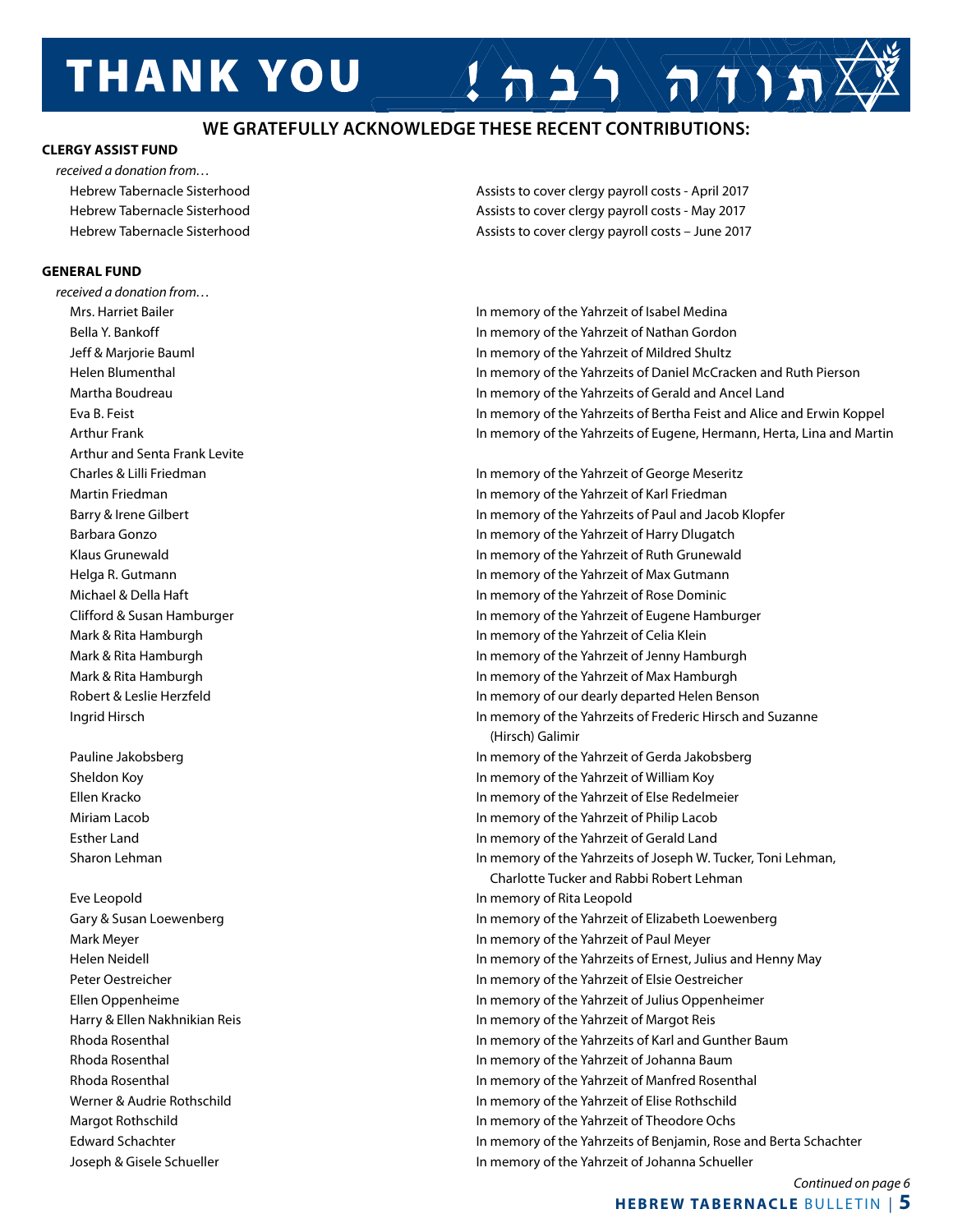# **THANK YOU**

## DONATIONS

*Continued from page 5*

#### **GENERAL FUND – MISC.**

*received a donation from…*

#### **KIDDUSH FUND**

*received a donation from…*

#### **MUSIC FUND**

*received a donation from…* 

#### **SISTERHOOD FUND**

*received a donation from…* 

#### **TOT SHABBAT PROGRAM**

*received a donation from…* Mitchell & Susan Gellert Gershonowitz **TOT Shabbat Program**  Michael & Melanie Klein TOT Shabbat Program Sheldon Koy TOT Shabbat Program Brian & Jennifer Talansky Schneider Texture TOT Shabbat Program Gary Thalheimer TOT Shabbat Program

 Harve Schuster In memory of the Yahrzeit of Gerda Schuster Margaret, Lawrence A. Suran In memory of the Yahrzeit of Erich Suran In memory of the Yahrzeit of Erich Suran Margaret, Lawrence A. Suran In memory of the Yahrzeit of Louis Gottfried Herbert- E. Suzanne Susskind In memory of the Yahrzeit of Dorothy Gabriel Gary Thalheimer **In memory of the Yahrzeit of Gretel Thalheimer** In memory of the Yahrzeit of Gretel Thalheimer Gary Thalheimer **In memory of the Yahrzeits of Margaret Neumann and Hilda Grau** Gary Thalheimer **In memory of the Yahrzeit of Auguste Thalheimer** In memory of the Yahrzeit of Auguste Thalheimer Pauline Ungar **In memory of the Yahrzeit of Henny Hamburger** In memory of the Yahrzeit of Henny Hamburger Adele Weissman **In memory of our dearly departed Helen Benson** Benson Gwynne H. Wohlgemuth **In memory of the Yahrzeit of Ross Secunda** In memory of the Yahrzeit of Ross Secunda Gwynne H. Wohlgemuth **In memory of the Yahrzeit of Madeleine Secunda** In memory of the Yahrzeit of Madeleine Secunda Marion Wollmeringer **In memory of the Yahrzeit of Robert & Friedel Wollmeringer In memory of the Yahrzeit of Robert & Friedel Wollmeringer**  Eva Zirkl In memory of the Yahrzeit of Albert Heilbronn Eva Zirkl In memory of the Yahrzeit of Katie Heilbronn

 $2 \Delta \sqrt{\pi N} \sqrt{N}$ 

 Edoardo Bellando In appreciation for Dr. Victor Glass's classes on the Zohar Mark & Rita Hamburgh In honor of Charlie and Lilli Friedman's 65th wedding anniversary Denny Chern Kelk Misheberach for Gideon Chern Lois Naftulin General Fund Donation (for 4/29/17 event) Ralph Selig General Fund Donations and Ralph Selig General Fund Donations and Ralph Selig General Fund Donations Various General Fund Donations (for 4/29/17 event)

Gary Thalheimer **Kiddush/Oneg Fund -- to cover wine for the Kiddush Fund in memory of** Kiddush Fund in memory of Gretel Thalheimer

 Diana Douglas Donation to help maintain our choir & organ services in honor of the marriage of Cantor Wittner & Alex Dorer Rita Rosenthal Donation to help maintain our choir & organ services in Honor of the Wedding of Cantor Wittner & Alex Dorer

 Harriet Bailer In memory of Rita Leopold Michael Melanie & Julia Klein In memory of Rita Leopold Marga Marx **In honor of Rita & Mark Hamburgh** Marga Marx In honor of Rita & Mark Hamburgh

Various TOT Shabbat Program on 4/14/17 & 5/12/17

### **6** | AUGUST-OCTOBER 2017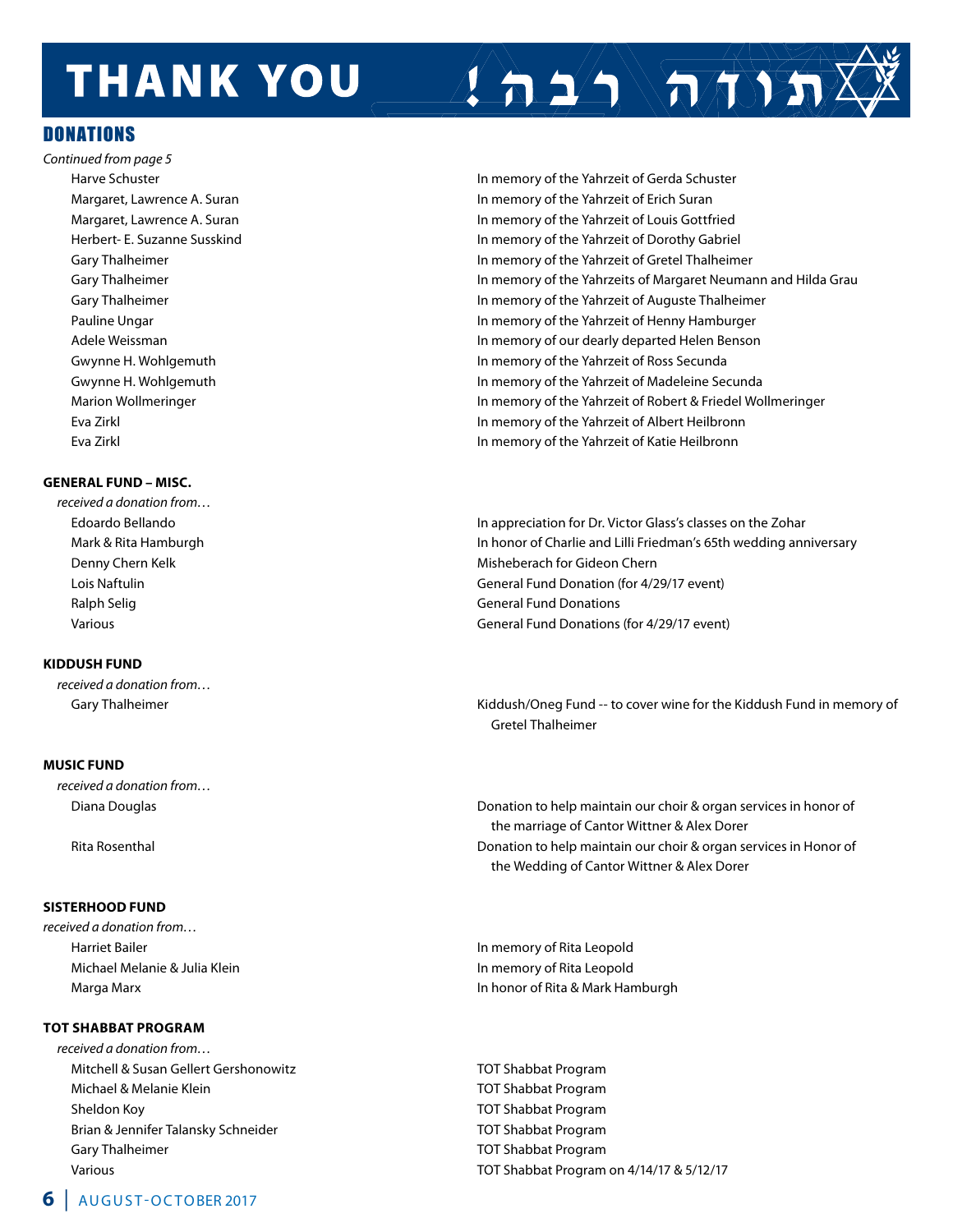# **THANK YOU**

# **WE GRATEFULLY ACKNOWLEDGE THESE CONTRIBUTIONS TO THE 111TH GALA:**

## **TICKETS AND DONATED TICKETS**

*received from…* Laura Altschuler Alexander & Naja Aronson John & Sara Silver Authers Mrs. Harriet Bailer Christopher Berner & Patricia Hametz Hemda Billig Rosemary Bleha Caroline Brown Laurel Cates Relly & Gideon Chern Joanna Cohlan Robert Cohlan Tara & Levin, Joel Collins Leonard Cooper Bernard Crystal Larry & Eileen Scigliano Cytryn Andrew & Paula Loscocco DaSilva Diana Douglas Nina Edwards Richard Ehrenreich Risa H. Ehrlich Arthur & Wilma & William Eisner Sara & Seth Guthartz Farber Miriam Frank & Desma Holcomb Charles & Lilli Friedman Mitch & Susan Gershonowitz-Gellert Maryann & Morton Glantz Paul Glassman Edith Strauss Goldsmith Roger & Regina Gradess Laurie Gruenberger Mark & Rita Hamburgh Jeff & Jennifer Hoppa Denny & John Kelk Raymond & Sherrie Khermouch Michael & Melanie Klein Sheldon & Tracy Koy

 Marty & Joan Kaiser Lasus Barry & Debra Laufer Joseph & Joan Serrano Laufer Rita & Eve & Marvin Reinheimer Leopold Mark & Ivelisse Suarez Levine Drs. Leonard & Muriel Vogel Moss Jack and Ella Murad Lois & Edward Lehner Naftulin Rosa Naparstek Rose Ellen Neidish New York Presbyterian Hospital Morton Orentlicher Marissa Piesman Kristine M. Rogers Lilia Rogovaya Michael & Pamela Santoro Joshua & Amy Schindler Jane Schwenger Ralph Selig Simone Yen Song Paul & Hanna Griff-Sleven Sleven Melissa & Elena Deutsch Stein Gary Thalheimer Christopher Walsh Inez West Dr. Ruth Westheimer Steven & Amy Wittner Joseph E. Wolfermann

 $2527$ 

### **Zack Shoe Repair Orthopedic Work, Handbag & Zipper Repair Dyeing Fabric & Leather "Free Delivery"**

**840 West 181st Street** *(above Cabrini Blvd) Monday-Friday 8:00 am-6:30 pm Saturday 9:00 am-5:00 pm*

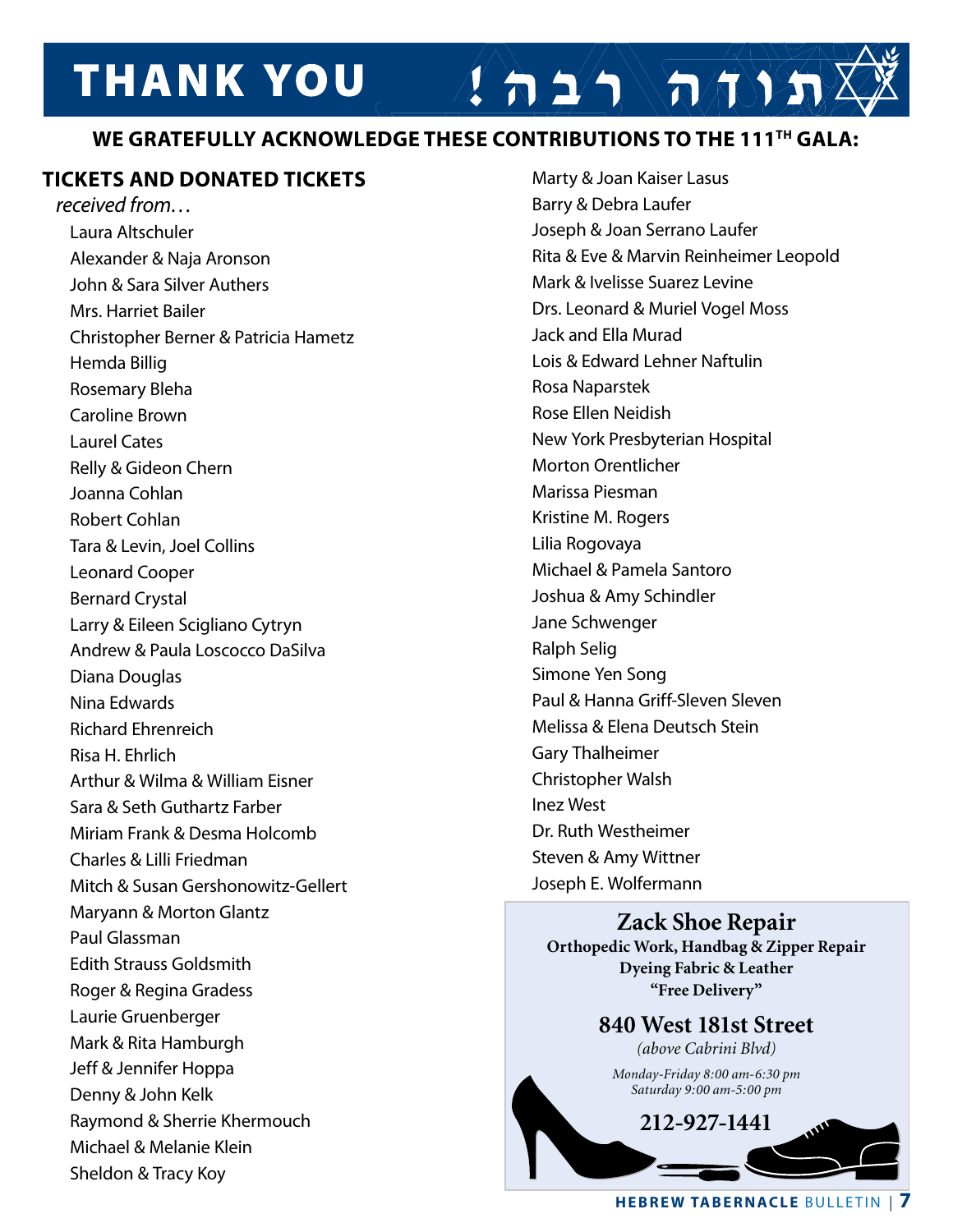# The Hebrew Tabernacle's Armin and Estelle Gold Wing Gallery September-October, 2017 Park McGinty, z"I - Collage **PREVAILING BEAUTY**

**Statement by Lisa Carillo, Friend and Representative:** "In contemplation, we are reminded of the persistence of love, truth, and beauty."

Park's collage art treads between chaos and the sublime, often using repurposed objects and beautiful minerals to emphasize life's cycles of disintegration and creation as he dances light and color in rising crescendos. His artistic process was one of abdication: "In hundreds of choices, I surrender to the dictates of the glory of the materials until, in escalating beauty, imaginative worlds emerge." For inquiries: LisaC518@gmail.com, 646-492-0948.





Opening reception, Saturday, September 9th, noon - 1:30 Begin with a spiritual Sabbath service at 10 a.m. 551 Ft. Washington Avenue at 185 Street, NY, NY 10033 Free admission M, W, F  $9:30 - 4:30$  and by appointment 212-568-8304 Wheelchair accessible – (call) HebrewTabernacle.org Exhibit closes Friday, October 27<sup>th</sup>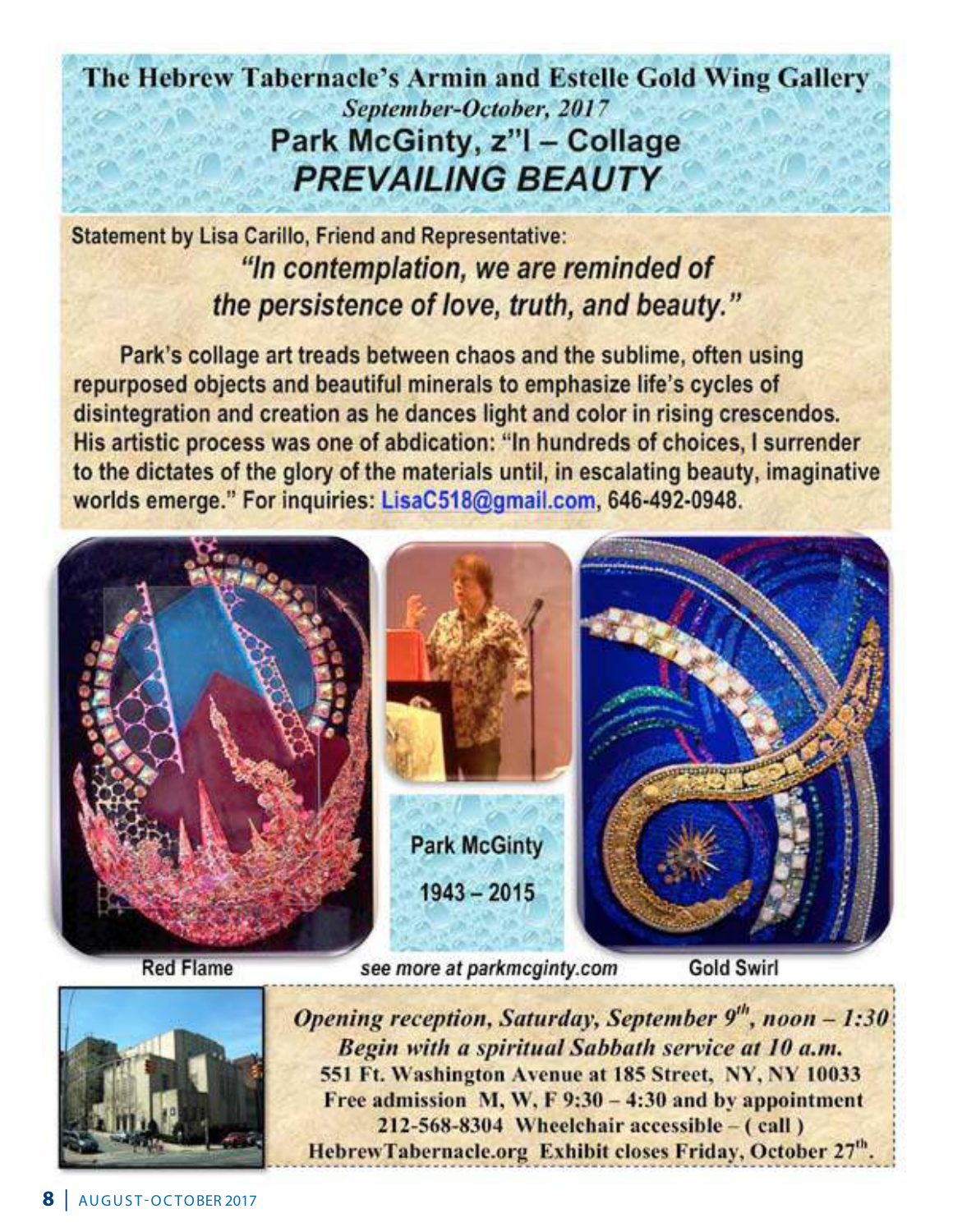## **Hebrew Tabernacle 111th Anniversary Gala: Proud of Our History, Joining together for the Future!**

The 111th Anniversary Gala was a resounding success! We thank<br>the 111 attendees who socialized, dined, and danced to honor three of our community leaders: longtime Hebrew Tabernacle members Mark & Rita Hamburgh and Jennifer Hoppa of the NYC Parks Department. We thank everyone who filled the journal with their beautiful greetings and ads and those who donated their money, time, creativity, wine, raffle items, musical skills and positive energy to this gala.

Our theme came true: "Proud of our history and joining together for the future." This gathering brought together folks from Hebrew Tabernacle, the Uptown Community Church, Ft. Tryon Jewish Center, Beth Am the People's Temple and NY Presbyterian. There were people of all ages—friends, families and community—celebrating together and raising more than \$30,000 towards the improvement and maintenance of our shared building.

*Gala Committee Co-Chairs:* Desma Holcomb & Joan Laufer. *Members:* Diana Douglas, Richard Ehrenreich, Regina Gradess, Mark Hamburgh, Rita Hamburgh, Denny Kelk, John Kelk, Rachel Kelk, Michael Klein, Shelly Koy, Morton Orentlicher, Mike Santoro, Fredy Seidel, Sara Silver, Gary Thalheimer

**Maria Luna Dancing Circle Dancing Mark Hamburgh Uptown Community Church Band Jennifer Hoppa and Jeff Bauml Rita leading exercise with grandchild** *Dancing with Klezmer Band and Uptown Community Church Latin Band Honorees: Mark Hamburgh, Jennifer Hoppa and Rita Hamburgh*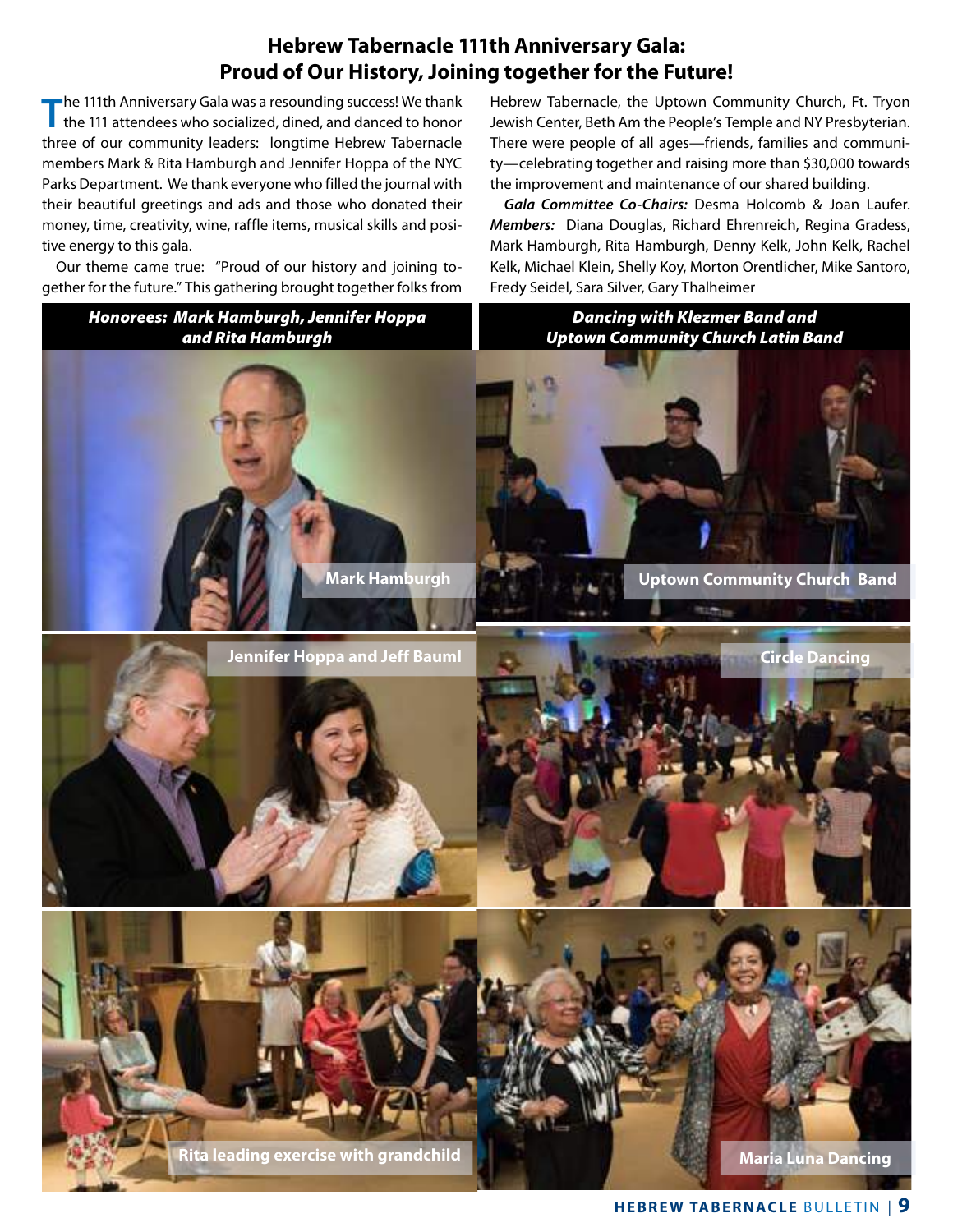

# **Hebrew Tabernacle Congregation**

 551 Fort Washington Avenue, New York, NY 10033-1908 Telephone: 212-568-8304 Fax: 212-927-5428 E-mail: htoffice@nyc.rr.com Web: www.hebrewtabernacle.org

August 1, 2017

Dear Members & Friends,

Rosh Hashanah begins September 20th, 2017 and we are well into our High Holiday planning.

The Hebrew Tabernacle is pleased to have Rabbi Jeffrey Gale, Student Cantor Robby Wittner, organist David Shuler, and a professional quartet leading services in the Sanctuary. If you are receiving this letter you have joined us in the past and know that our service offers a special, unique, musical and worship experience of unparalleled quality.

Here is a schedule of the services:

- • Wednesday, September 20th at 7 PM. Erev Rosh Hashanah Services in the Sanctuary.
- • Thursday, September 21st at 9 AM. Tot Hashanah Service-children through Pre-K and families- Penthouse.
- Thursday, September 21st at 9:45 AM. Rosh Hashanah Services in the Sanctuary.
- • Thursday, September 21st after Sanctuary services Dairy Potluck Picnic Castle Village Lawn & Community Room.
- Thursday, September 21st 3:30 PM approximately Tashlich on the Hudson. Meet at the corner of Cabrini Blvd. and 181st Street.
- Friday, September 22nd at 9:45 AM. Rosh Hashanah Services in the Sanctuary
- • Friday, September 22nd at 10:30 AM. Youth Service for students of Hebrew School age in the Penthouse.
- • Friday, September 29th at 7 PM. Kol Nidre Service for Erev Yom Kippur in the Sanctuary.
- Friday, September 30th at 9:45 AM. Yom Kippur services in the Sanctuary.

Tickets are required for admission to Rosh Hashanah (Day 1), Kol Nidre, and Yom Kippur services.

Tickets for Sanctuary services are free to members of the Hebrew Tabernacle. If you have paid your dues, or are on a payment plan, your ticket will be mailed early in September. If you have not yet made any dues payment, please call the Hebrew Tabernacle office. If you are interested in joining Hebrew Tabernacle, please contact the office for more information. Non-member tickets will be available by calling the office. If you choose to become a member following the holidays, the cost of your ticket will be applied to your dues.

While provisions for High Holiday services are costly—clergy salaries and musician fees amount to tens of thousands of dollars over the Days of Awe—we feel strongly that finances should not be a barrier to worship. If you are able to pay the full price, we ask that you do so, so we may continue to provide the highest quality of worship experience. If you are able to pledge an additional amount, we encourage and are grateful for your generosity. If you are unable to pay the full amount, please call the office. The more of us who are together for the holidays, the greater is our sense of community, bringing warmth and depth to our shared experience of the Days of Awe. We welcome all to worship with us for the holidays.

Very truly yours,

# Joan Laufer

Joan Laufer *President,* Hebrew Tabernacle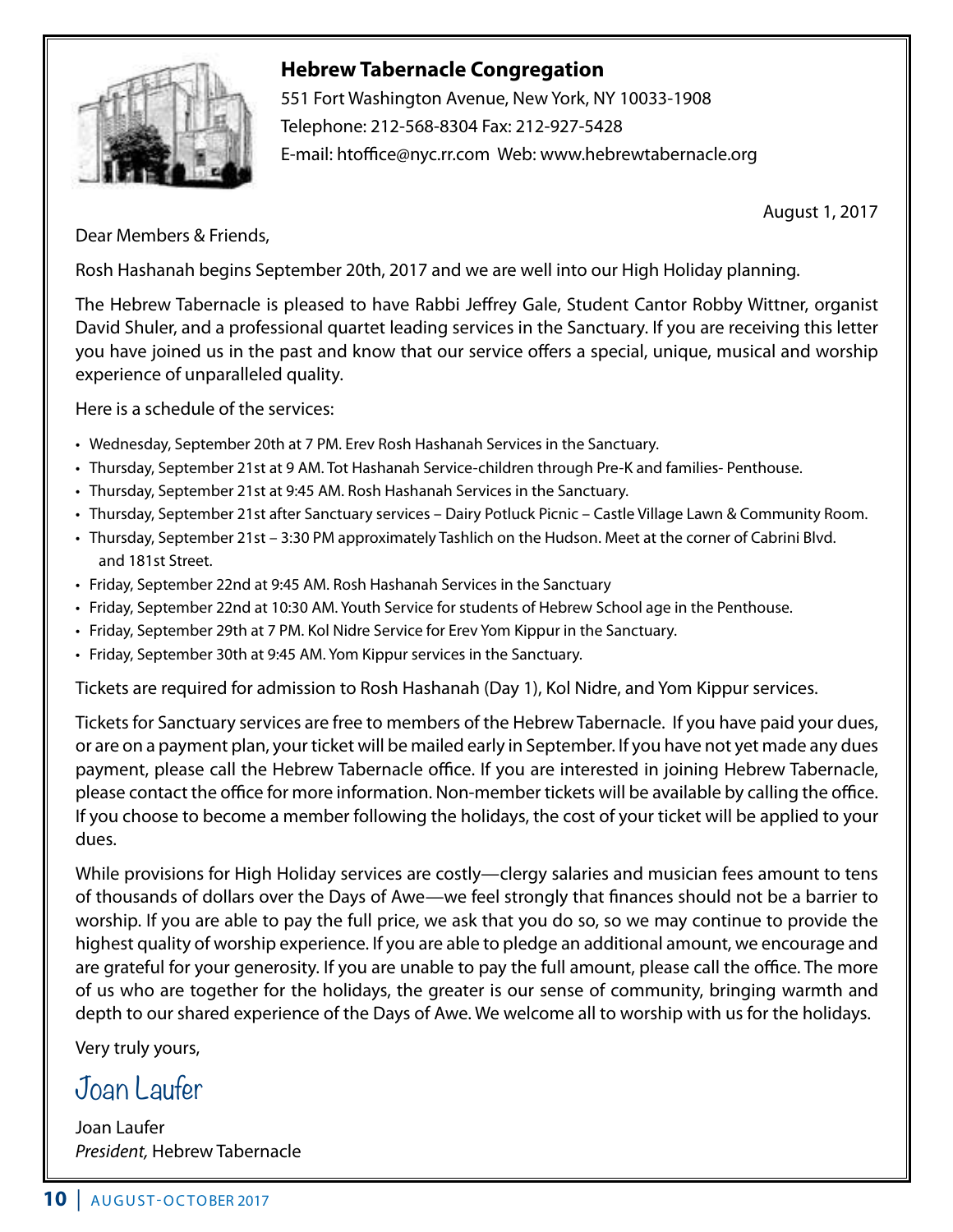#### **IN MEMORIAM**

In grateful memory of the departed whose names are taken from the records of Hebrew tabernacle and Beth am and which appear on a separate weekly Yahrzeit list. It is our minhag to read Yahrzeit names at the Shabbat services following the date. **If you would like a name read, please call the office in the preceding week**.

#### **YAHRZEIT LIST**

**September 3 – 9, 2017** Martha Abraham Saul Adams Kenneth L. Batt Heinrich Bloch Alma Blum Rose Borsody Gertrude Bronheim Celia Sarah Edberg Herman Farber Dr. Betty Finkelstein Max Flehinger Carrie Frankenthaler Otto Fried Armand Ginsberg Nathan Glauber Sandra Golub Nathan Greenberger Frances Guthman Heinz Haas Lotte Haas Emma-Esther Herrmann Lee Heymann Erna Himmelweit Stephen H. Hirsch Hilde Jordan Isidore Karlsruher Lilli Karlsruher Ludwig Karlsruher Hedwig Kaufmann Helen Kornreich Margarete Leiser Herta Levite Sigmar Lewy Siegfried Mannheimer Margot Marcus Louis S. Obermeier Eugene Ottenheimer Edmund Rothschild

Sonia Rutberg Rudolph Scheibe Regina Schwartz Walter Silverman Denny Simon Flora Spector Anna Stamm Daniel Steinharter Henrietta Stephan Leopold Stern Emanuel Strauss Kurt Strauss Goldsmith Estelle Sussman Lothar Tannenwald Meta Uhlfelder Marion Van Ments

#### **September 10 – 16**

Ida Asch Aaron Blum Arthur Blumenthal Moses Boehm Zelda Y. Davis Ida Eberhardt Helen Lucy Ecker Theodor Flatauer Frances Gerber Otto Goldschmitt Eric Goldsmith Tillie Greenbaum Isaac Greenberg Rolf Werner Heymann William B. Irell Johanna Kahn Robert Kahn\* Morris Lefkowitz David Levy Paul Levy Richard Levy David Luster

## Margot Marx Horace McCracken Edith Mendel Herman E. Meyers Fanny Michael Gilbert Michel Dan Newman Ernest Oppenheimer Lotte Regensburger Joseph Ritter Mordechai Rosenberg Rhoda Rosenfeld Peter Rosenthal Norton Rothschild Julius Rutberg Joseph Salomon Charlotte Scheibe Aaron Scheuer Sofie Schneider Naum Schub Else Seligmann Hermann Seligmann Ray Sharoff Dorothy Silver\* Frieda Sokolowski Gerson Sonnenfeld Regina Sonnenfeld Vivian Gorlin Steinhoff George Stokes George Walzer Emil Weill

#### **September 17 – 23**

Erna Wolf

Leopold Baer Leon Berger Gustine Bruckman Israel Collin Hanni Elias Morris A Engel Malvina Eulau Anna Fraenkel Adolph Frank Edith Ganzman Gertrud Goldschmidt Theodore Goodkind

Lilly Graubart Bernhard Greenbaum Lilly Gryler Morris Hart Emil Hartog Ben Hertzog Albert, Frieda, Carlo Josephs Hugo, Erna, Helga Josephs Alice Kassel Jane L. Kaufman Julius Kaufmann Ilse Kohlman Sara Lederman Sara Lederman Alfred & Auguste Levi Cecile Lipkin Alice Loewkowitz Theo M. Lorch Charles Lowen Leopold Meyer Elijah Mindich Gunilla Martenson Moore Frank Mosback Carl Ochs Pauline Oppenheimer Adolf Pollack Adolf Reiner Gustav Reis Dr. Nathan Roos Ita Rosenberg Henry Rosenow Jacob Samuels Kurt Schloss Rose Schuster Joseph Schwartz Rosalie Seideman Hilde Steinhardt Ethel Stertz Isfried Strauss Eidel Strisower Else Warms Robert Wiener Adolph Wolff Charlotte Wolff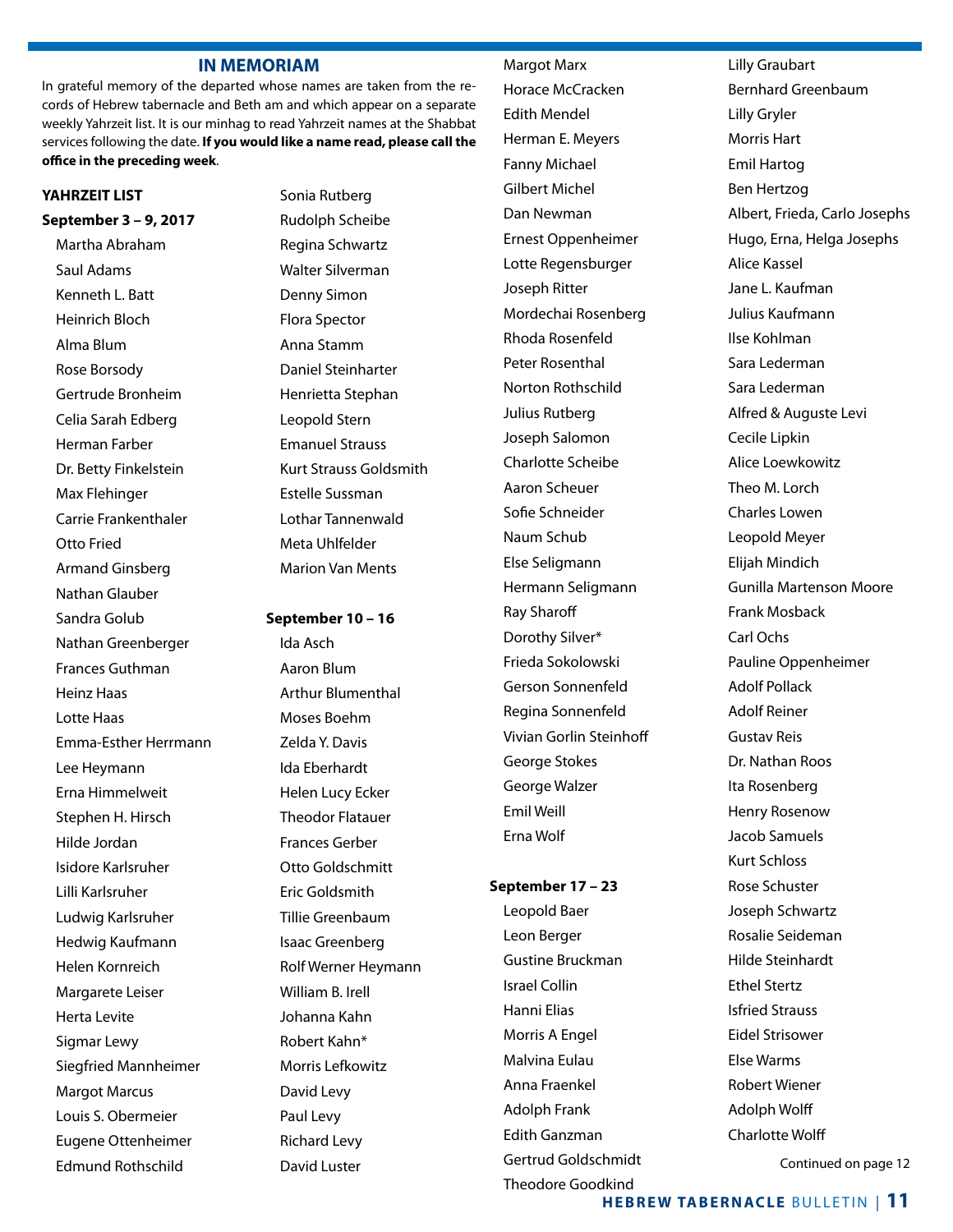#### **YAHRZEIT LIST**

*Continued from page 11* Michael Wolff

## **September 24 – 30**

Siegfried Bachenheimer Meyer Bialos Brenda Munz Brienza Julius Buchdahl Tessy Buchdahl Emanuel Cohn Morris Collin Joseph Ehrenreich Richard Erle Raymond Fleishman Herman Fraenkel Werner Fraenkel Wally Freyer Isaac Fuld Erwin Fuss Rose Glickman Paul Gottschalk Dr. Samuel Graff Amalie Greenbaum Nathan Gruenewald Marion Hahn Josef Hanauer Max Heymann Lina Kassel Tillie King Adele Kollman David Lazar Michael Lehman Anna Meseritz Hans van Moelken Marta Oppenheimer Marianne Osers Seymour Roth Isidor H. Scheirer Jacqueline Schonholtz Albert Schwartzburt Elvin J. Schwarzbaum Dr. Charles Spiegel Rabbi Julie Spitzer Arthur Stein Fred Strauss Rae Stream Pearl Weinman Artur Westheimer

Ezra Wieser Judy Wingard

#### **October 1 – 7**

Minnie S. Appel Dr. Siegfried Beckmann Harry L. Blum Ida Blumenkranz Julius Briskie Minnie Cohen Rosa Cohn Sylvia Crystal Byrdie Davis Georg Elias Martha Elias Orah Elias Patrick J. Flanagan Danny Frank Max Frank Jacob Frankel Pauline Frant Clara Ganzman Imre Gestely Samuel Glassman Karl Hamlet Leo Hanau Sydne Eckstein Harris Sigmund Herz David S. Hirschfeld Regina Hofmann Ludwig Katz Simon Kestenbaum Evelyn Klinger Selma Manheimer Paula Marx Alfred Meyer Paula Meyer Fred Meyerhoff Leo Mosback Klara Oppenheimer Wilhelm Ottenheimer Martha Ottensooser Herta Pertiller Rosie Pollak Elisabeth Roos Dr. Siegmund Rothschild Frances Rothschild Frank A. Sanders Leo Schwartz

Otto Schwarz Solomon Sichel Hilla Simon Gertrud Stadthagen Ida Sternfels Flora Walter Sarah Wecker Frank Wittner Hugo Wolff

#### **October 8 – 14**

Mildred Austern Bertha Barber Margot Bodenheimer Miriam Deutsch Sarah Dlugatch Herbert Ehrlich Herbert Ferber Ilya Godin Mary Graham Abraham Greenberg Stanley Haft Caroline Hecht Margaret Heiman Marcus Hertz Ernst Heumann Gertrude Hirsch Margit Hirsch David Hoexter Fred L. Joseph Leon Klinger Berta Kuba David Lauber Frieda Levy Hulda Levy Herbert Lichtenstein Margot Munz Gertrude Myers Dr. Oscar Nussbaum Kathe Pollak Rev. Abraham Reser Jacob Rishik Ethel Irene Rook Hugo Rosenfeld Paula Rosenthal Richard Rosenthal Melvin Scheuer Alfred Schueller Mathew Shepherd

Walter Simons Jacob Spector Julius Joe Stern Robert Stix Elizabeth Tuerkheimer Max Tuerkheimer Norbert D. Warren Paul Weil

**October 15 – 21**

Rita Alpert Anton Bauml Henrietta Berger Emanuel Eschelbacher Fanny Eysler May Farber Leona Finestone Siegfried Frank Harry Frolich Edward Gradess Edith Haas Gregory Habermann Gertrude Haimann Werner Hamlet Bertha Hertz Martin Hirsch Millie Hirsch Bertha Hofmann Daniel Horowitz Sophia Horowitz Ruth Jost Sarah Jutkowski Johanna Katz Herman Lass Lena Lefkowitz Fred Lipner Esti Loeble Harry Mandelbaum Gertrude Metzger Morris Moss Sam Muenzer Simon Neumann Vally Ollendorff Morris Oppenheimer Jacob L. Phillips Helen Piasecki Curt Pollak Irene Rollman Continued on page 13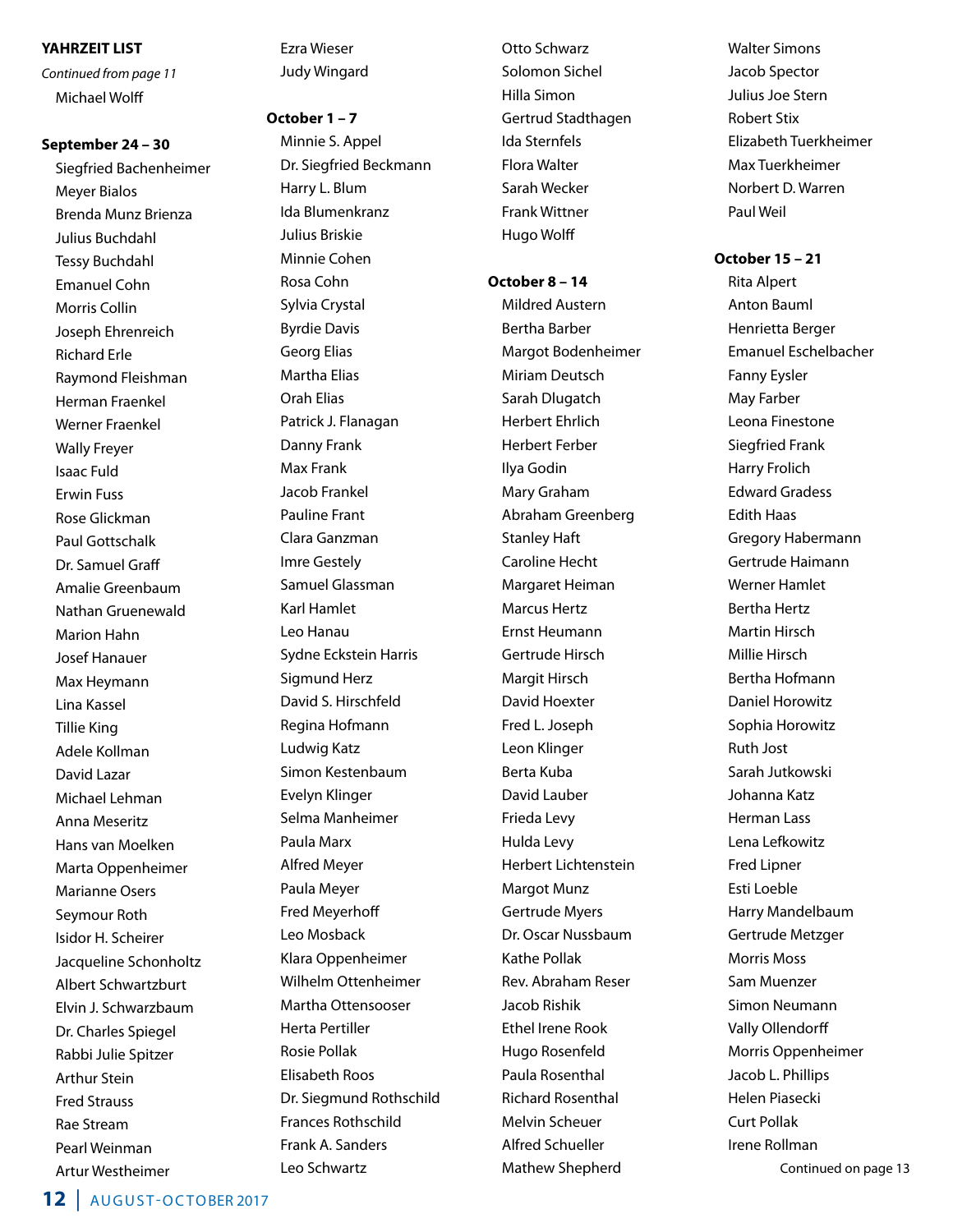#### **YAHRZEIT LIST**

*Continued from page 12* Gerda Ruwalski Lino Saez Gladys Sharoff Ludwig Sinsheimer Adele Sostman Dr. Curt Strauss Karola Strauss Vivian Taber Marianne Ultmann William Weinberg Samuel A. Wohlgemuth Leon Zellner

#### **October 22 – 28**

Gertrude Baer Nuta Bery-Chmukh Alyssa Brennan Sarah Briskie George Charig Jacob Cohen Paula Deman Fritz Ehrenreich Dr. Siegfried Elias Rev. David Epstein Ilsemarie Fleck Hedwig Frank Sari Frank Winston Werner Frank Felix Freilich Rae Friedland Dr. Walter Getreuer Jerome Glauber Arthur Goldschmidt Walter Gunther Rose Hanau Alice Hertz Elly Hirsch Samuel Hirsch Charles Hymes Hannah Jacob Emil Kahn Fred Kahn Stephen Kahn Helma Katz Frank Koerpel Elizabeth Kunz Jesse Kutell Meyer Gus Lowenthal Lillie Machlis Bella Mandelsberg Claire May Molly Nadelman William Nathanson Benjamin Oberst Vera Oppenheim Eugene F. Rubino Louise Salomons Lilly Sandel

Florence Scheer Cecilia Schwartz Lillian Secunda Selma Spiegel Leo Steuerman Leo Stiefel Marga Stoerger Paul Strauss Albert M. Sussman Dr. Frederick J. Wachsner Blanche Walter

#### **October 29 – November 4**

Stanley Adelman Samuel J. Appel David Baer Walter Barton Arthur Berg Fred Bern Nathan Bloom Betty Bodenheimer Jean Boehm Alfred Bornstein Leopold Cahn Paula Ehrenreich Stephen Fleck Regina Landau Freeman Bella Friedberg Else Friedman Rosa Ganz

Fred Gluck Meta Goldmann Paul Hahn Renate Heiman Gertrude Heller Ludwig Heymann Morris Kahn Samuel Kaplow Elsa F. Katz Irma Knoepfler Alex Kopydlowski Ida S. Kuerer Leopold A. Levison Hermann Levite Augusta Levy Larry Lubin Alphons Mayer Clara Mayer Joseph Merber Theodor Morgenroth Karl Muetz Alfred Muir Yitzhak Rabin Yetta Rothschild Rosalind Salomon Naftali Spiewak Phyllis Taylor Lydia Tislowitz Henriette Waller Herta Westheimer

# **OUR GALA KLEZMER BAND**



**T** su Fil Duvids is a Klezmer Band based in Highland Park, New Jersey, which has been performing regularly in the tri-state area since 2009. Klezmer music thrived in pre-war European Jewish communities, and features whirling clarinet trills, soulful violin improvisations, and general instrumental raucousness. Klezmer musicians, or "Klezmers" wandered Europe in troupes, looking to perform for weddings and other Jewish social gatherings. Many people today treasure the beloved melodies these musicians collected.

As a klezmer musician, I find the most rewarding performance opportunities are the wonderful times when our band performs a dance set. Dance sets are played at happy occasions, weddings, bar/bat mitzvahs, or community galas. The community comes together, links hands, and faces light up with smiles.

It was a joyous time performing at the gala of our own Hebrew Tabernacle, with the help of Sarah Meyerson, our Yiddish dance specialist. Thank you for the opportunity to perform and dance.

If you are interested in our performance schedule, and would like to get on our mailing list, please contact David Goldfarb (aka Clarinet Dave) at (732)-572-0393, or you can email me at Mikesantoromusic@gmail.com. *— Mike Santoro*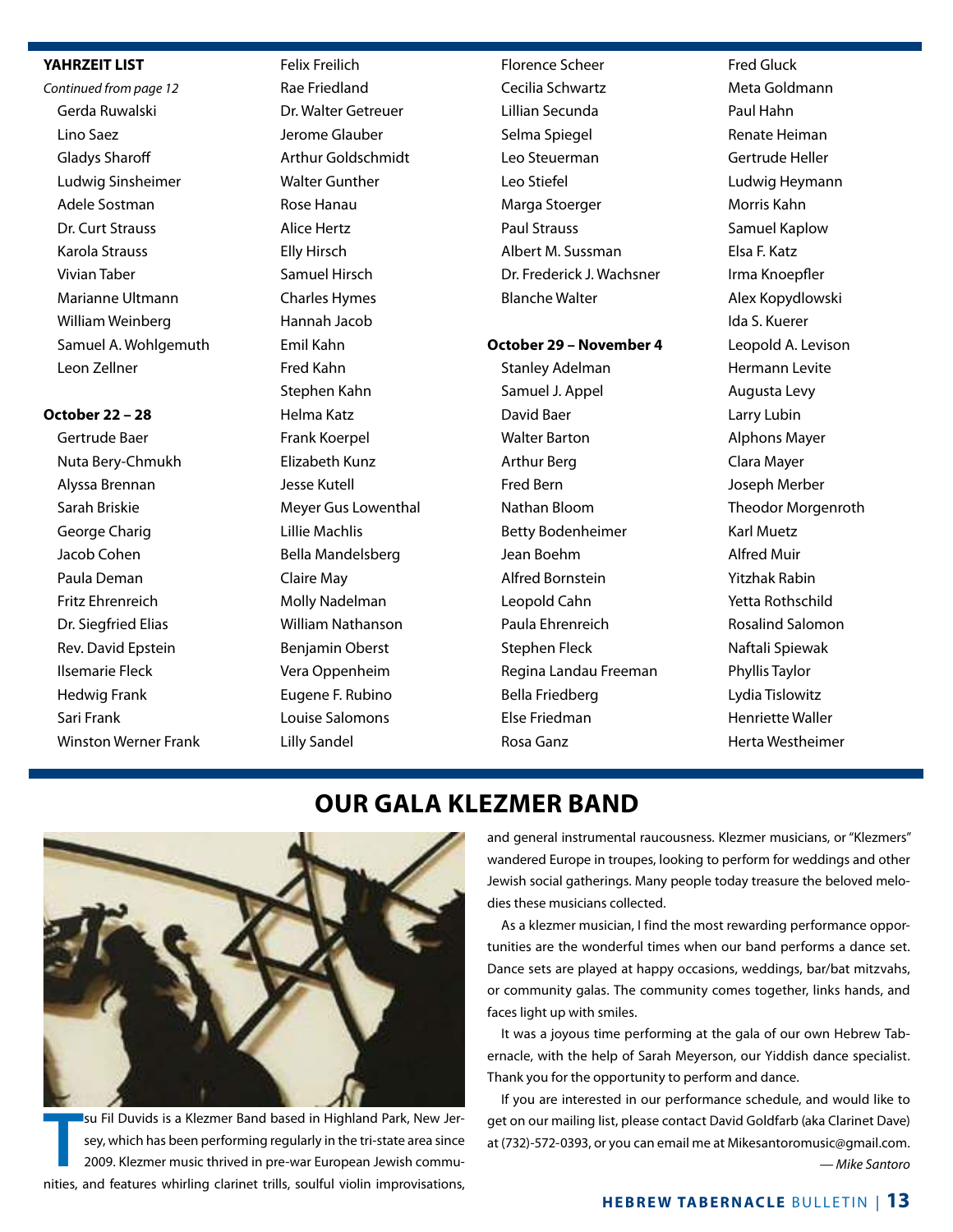# **HIGH HOLIDAYS FOR PEOPLE OF ALL AGES**

uring these High Holidays we warmly welcome our elders,<br>toddlers, singles, grand-parents, and families of every<br>kind—two-parent, interfaith, one-parent, LGBT and intertoddlers, singles, grand-parents, and families of every kind—two-parent, interfaith, one-parent, LGBT and interracial. We will begin this New Year with services for people of all ages. First Tot Hashanah, then the beautiful adult service led by our Rabbi Jeffrey Gale with our Cantorial Student Robbie Wittner, the organist, a choir and a Shofar Choir of Andie Authers, Julia Klein and Alec Farber, led by Baala Tekiya Miriam Frank, followed by a dairy potluck picnic. The next day Shelly Koy will lead the service for parents and Hebrew School students, where students sound the shofar, while our Rabbi and Cantor lead the customary 2nd Day Service with Miriam Frank as Baala Tekiya.

Throughout these Rosh Hashanah, Kol Nidre and Yom Kippur services, members of the community—from long time members and temple officers, from high school and Hebrew School students to parents—will bless the Torah and do readings in Hebrew and English.

Once again during Yom Kippur dozens of adults and children will come to our Family-Friendly Service in the afternoon—with both adult Torah Study and a separate children's Torah study.

For Sukkot, congregants from Tabernacle and Beth Am con-

struct the Sukkah, and students create decorations. Our congregation and the neighborhood will enjoy this community Sukkah all week long. Don't miss the afternoon Simchat Torah dance class because on Erev Simchat Torah, our own member Michael Santoro will bring a klezmer band to accompany our dancing with the Torahs.



| <b>AV 13</b><br><b>Parashat Vaetchanan</b><br><b>Shabbat Nachamu</b><br>10:00 am: Shabbat Service<br>5<br><b>AV 20</b><br><b>Parashat Eikev</b><br>10:00 am: Shabbat Service |
|------------------------------------------------------------------------------------------------------------------------------------------------------------------------------|
|                                                                                                                                                                              |
|                                                                                                                                                                              |
|                                                                                                                                                                              |
|                                                                                                                                                                              |
| 12                                                                                                                                                                           |
| <b>AV 27</b><br><b>Parashat Re'eh</b><br>10:00 am: Shabbat Service                                                                                                           |
|                                                                                                                                                                              |
| 19                                                                                                                                                                           |
| ELUL <sub>4</sub>                                                                                                                                                            |
| <b>Parashat Shoftim</b><br>10:00 am: Shabbat Service                                                                                                                         |
| 26                                                                                                                                                                           |
|                                                                                                                                                                              |
|                                                                                                                                                                              |
|                                                                                                                                                                              |
|                                                                                                                                                                              |

### AUGUST 2017 AV-ELUL/5777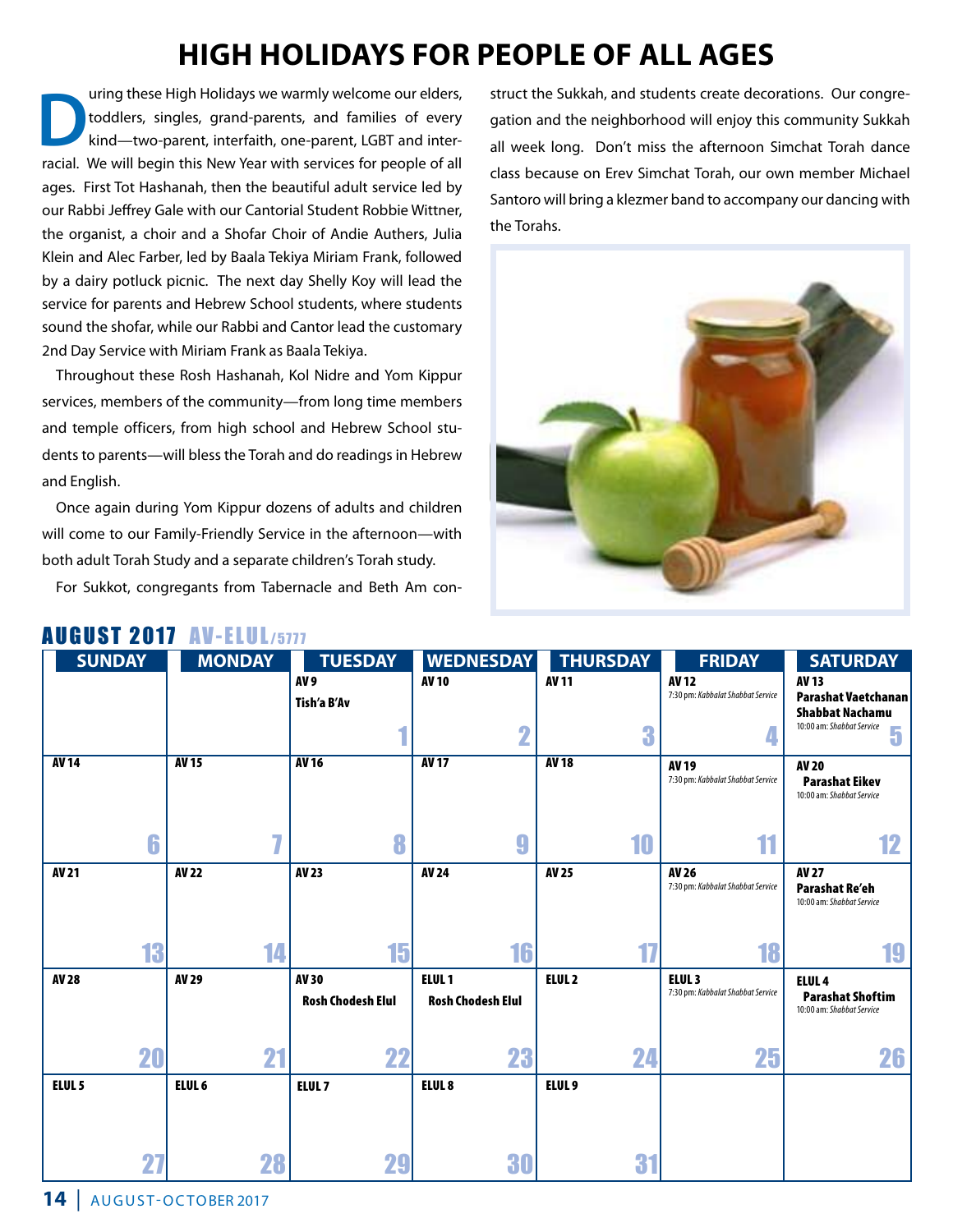| <b>SEPTEMBER 2017 ELUL-TISHREI/5777-5778</b> |                                           |                    |                                                                          |                                                                                                              |                                                                                                                                |                                                                                                                                                                                            |
|----------------------------------------------|-------------------------------------------|--------------------|--------------------------------------------------------------------------|--------------------------------------------------------------------------------------------------------------|--------------------------------------------------------------------------------------------------------------------------------|--------------------------------------------------------------------------------------------------------------------------------------------------------------------------------------------|
| <b>SUNDAY</b>                                | <b>MONDAY</b>                             | <b>TUESDAY</b>     | <b>WEDNESDAY</b>                                                         | <b>THURSDAY</b>                                                                                              | <b>FRIDAY</b>                                                                                                                  | <b>SATURDAY</b>                                                                                                                                                                            |
|                                              |                                           |                    |                                                                          |                                                                                                              | <b>ELUL 10</b><br>7:30 pm: Kabbalat Shabbat                                                                                    | <b>ELUL 11</b><br>Parashat Ki Teitzei<br>10:00 am: Shabbat Service                                                                                                                         |
|                                              |                                           |                    |                                                                          |                                                                                                              |                                                                                                                                |                                                                                                                                                                                            |
| <b>ELUL 12</b>                               | <b>ELUL 13</b>                            | <b>ELUL 14</b>     | <b>ELUL 15</b>                                                           | <b>ELUL 16</b>                                                                                               | <b>ELUL 17</b><br>7:30 pm: Kabbalat Shabbat Service                                                                            | <b>ELUL 18</b><br>Parashat Ki Tavo<br>10:00 am: Shabbat Service                                                                                                                            |
| 3                                            | 4                                         | 5                  | 6                                                                        |                                                                                                              | 8                                                                                                                              |                                                                                                                                                                                            |
| <b>ELUL 19</b>                               | <b>ELUL 20</b>                            | ELUL <sub>21</sub> | <b>ELUL 22</b><br>7:00 pm: Meet the Teachers                             | <b>ELUL 23</b>                                                                                               | <b>ELUL 24</b><br>7:30 pm: Kabbalat Shabbat                                                                                    | <b>ELUL 25</b><br><b>Leil Selichot</b><br><b>Parashat Nitzavim-</b><br><b>Vaveilech</b><br>10:00 am: Installation of HT Officers<br>10:00 am: Shabbat Service                              |
| 10                                           | 11                                        | 12                 | 13                                                                       | 14                                                                                                           | 15                                                                                                                             | 16<br>10:00 am: Leil S'lichot                                                                                                                                                              |
| <b>ELUL 26</b>                               | <b>ELUL 27</b><br>7:00 pm: Exercise Class | <b>ELUL 28</b>     | <b>ELUL 29</b><br><b>Erev Rosh Hashana</b><br>7:00 pm: Erev Rosh Hashana | <b>TISHREI 1</b><br>Rosh Hashana 5778<br>9:00 am: Tot Hashana<br>9:45 am: Rosh Hashana I<br>1:00 pm: Kiddush | <b>TISHREI 2</b><br><b>Rosh Hashana II</b><br>9:45 am: Rosh Hashana II<br>10:30 am: Youth Service<br>7:30 pm: Kabbalat Shabbat | <b>TISHREI 3</b><br><b>Parashat Ha'Azinu</b><br><b>Shabbat Shuva</b><br>10:00 am: Shabbat Service                                                                                          |
|                                              | 18                                        | 19                 | 20                                                                       | 21                                                                                                           | 22                                                                                                                             | 23                                                                                                                                                                                         |
| <b>TISHREI 4</b><br>24                       | <b>TISHREI 5</b><br>25                    | TISHREI 6<br>26    | <b>TISHREI 7</b><br>27                                                   | <b>TISHREI 8</b><br>28                                                                                       | <b>TISHREI 9</b><br><b>Erev Yom Kippur</b><br>7:30 pm: Kol Nidre<br>29                                                         | <b>TISHREI 10</b><br><b>Yom Kippur</b><br>9:45 am: Yom Kippur<br>2:00 pm: Yizkor<br>3:00 pm: Study Session<br>4:00 pm: YK Family Micha Service<br>6:00 pm Neila<br>30<br>7:21 pm Fast Ends |

# OCTOBER 2017 TAMUZ-AV/5778

| <b>SUNDAY</b>               | <b>MONDAY</b> | <b>TUESDAY</b>       | <b>WEDNESDAY</b> | <b>THURSDAY</b> | <b>FRIDAY</b>                                                                              | <b>SATURDAY</b>                                                                                                                   |
|-----------------------------|---------------|----------------------|------------------|-----------------|--------------------------------------------------------------------------------------------|-----------------------------------------------------------------------------------------------------------------------------------|
|                             | TAMUZ 26      | TAMUZ 27             | TAMUZ 28<br>3    | TAMUZ 29        | <b>AV1</b><br><b>Rosh Chodesh Av</b><br>7:30 pm: Kabbalat Shabbat Service<br><b>F</b><br>п | <b>AV2</b><br><b>Parashat Matot-</b><br><b>Masei</b><br>10:00 am: Shabbat Morning Service                                         |
| AV3                         | AV4<br>8      | AV <sub>5</sub><br>g | AV6<br>10        | AV7<br>11       | AV <sub>8</sub><br>7:30 pm: Kabbalat Shabbat Service<br>12                                 | AV <sub>9</sub><br>Erev Tish'a B'Av<br><b>Parashat Devarim</b><br><b>Shabbat Chazon</b><br>10:00 am: Shabbat Morning Service<br>Ю |
| <b>AV 10</b><br>Tish'a B'Av | <b>AV 11</b>  | <b>AV12</b>          | <b>AV13</b>      | <b>AV 14</b>    | <b>AV 15</b><br>7:30 pm: Kabbalat Shabbat Service                                          | <b>AV 16</b><br><b>Parashat Vaetchanan</b><br><b>Shabbat Nachamu</b><br>10:00 am: Shabbat Morning Service                         |
| 14                          | 15            | 16                   | $\mathbf{L}$     | 18              | 19                                                                                         | 20                                                                                                                                |
| <b>AV 17</b>                | <b>AV 18</b>  | <b>AV 19</b>         | <b>AV 20</b>     | <b>AV21</b>     | <b>AV 22</b><br>7:30 pm: Kabbalat Shabbat Service                                          | <b>TAMUZ 24</b><br><b>Parashat Eikev</b><br>10:00 am: Shabbat Morning Service                                                     |
| 21                          | 22            | 23                   | 24               | 25              | 26                                                                                         |                                                                                                                                   |
| <b>AV 24</b>                | <b>AV 25</b>  | <b>AV 26</b>         | <b>AV 27</b>     |                 |                                                                                            |                                                                                                                                   |
| 28                          | 29            | 30                   | 31               |                 |                                                                                            |                                                                                                                                   |